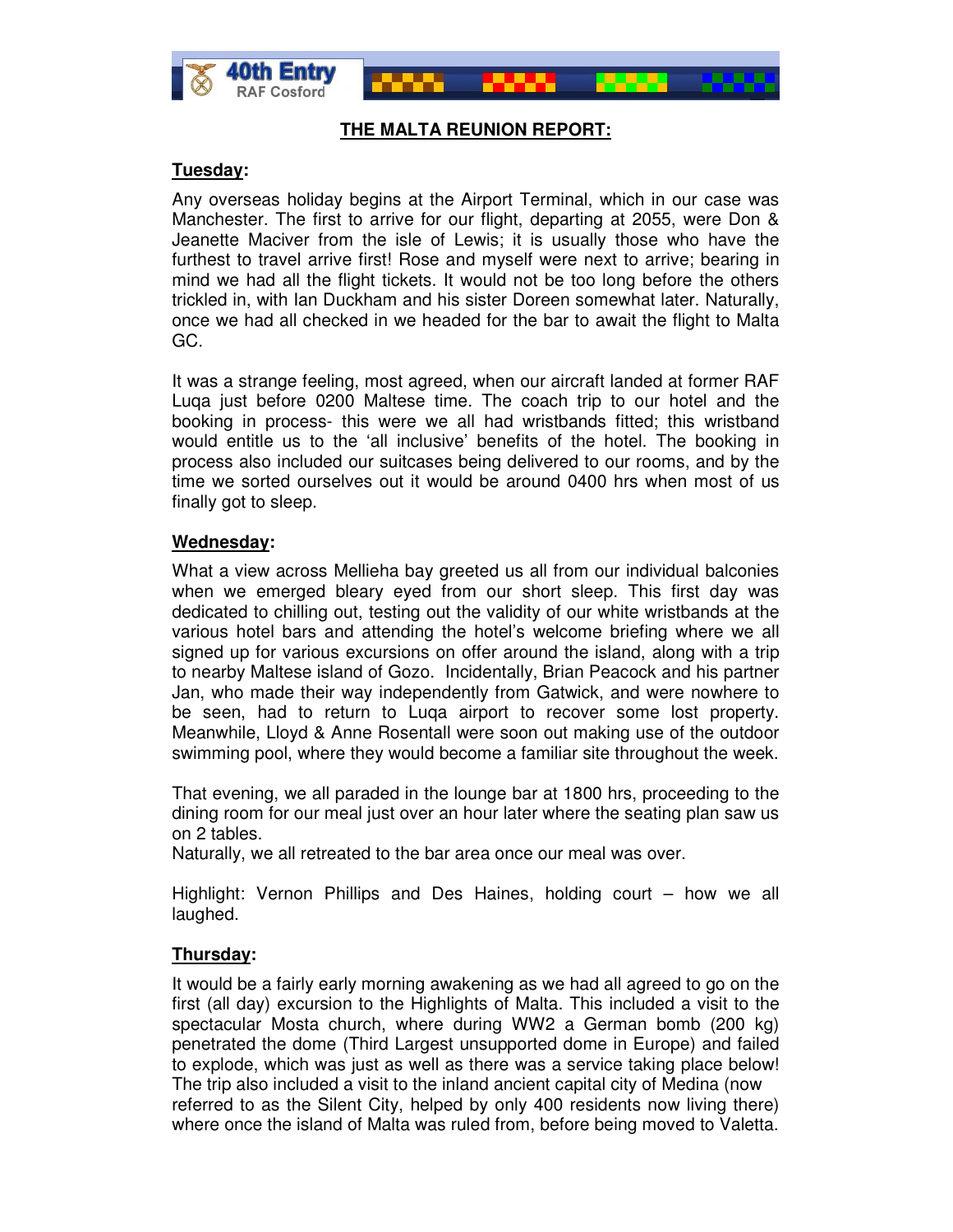

### **Thursday (continued):**

Just walking around the narrow streets, with our guide bringing to life the history of this walled city was fascinating – along with the far reaching views from the walls, where we saw an old British Military Hospital and remains of many of the former military buildings clustered around it.

After this, we paid a visit to the Limestone Heritage Centre (once a Limestone quarry itself) and were shown a short film on the history and dependence of this naturally occurring island(s) stone, which has been used in Malta & Gozo for centuries, and this continues to this day. This was followed by a tour around the Centre's static display, which we all agreed was most interesting.

The final part of the excursion was to the Valetta the capital City. First we had our lunch (a bit disappointing) in a restaurant bar, which overlooked the Grand Harbour from the back. After lunch, we visited the hospital built by the Knights Hospitalier – most of us agreed that this Hospital, which took a hundred years to build, was awe-inspiring. It was here we were shown a film on the history of Malta, which filled in many gaps in our limited knowledge of the island. We then headed back, quite weary; it must be said, to the hotel.

Once again, we met in the bar and dined together, this time all on one table, courtesy of the ever-helpful dining room staff. It would be an early night for many of us after this day.

Highlight: Finding out that Lord Nelson came to the rescue (on invitation!) of the Maltese, where he displaced the French from the island(s). The British, to this day, are clearly seen as the good guys of all those over the centuries who had invaded the island.

### **Friday:**

This was a day when our group decided to split into 3 Squads:

Squad 1 - (Haines/Lister/Phillips/Brian Peacock & Jan) visited the nearby island of Gozo.

Squad 2 – The Rosentall's visited Valetta, specifically for the War Museum.

Squad 3 – (Macivers/Ian Duckham & Doreen/Stinson's) made a trip to the Local village of Millieha across the bay.

We all enjoyed our various trips out, with tales to tell at dinner, and beyond – what with the help of that magic wristband! Rose Stinson was absent from dinner as she was laid low with a cold and a very recent close family loss.

Highlight: Squad 3 ordering a taxi to the village from the hotel and getting a cockney Taxi driver!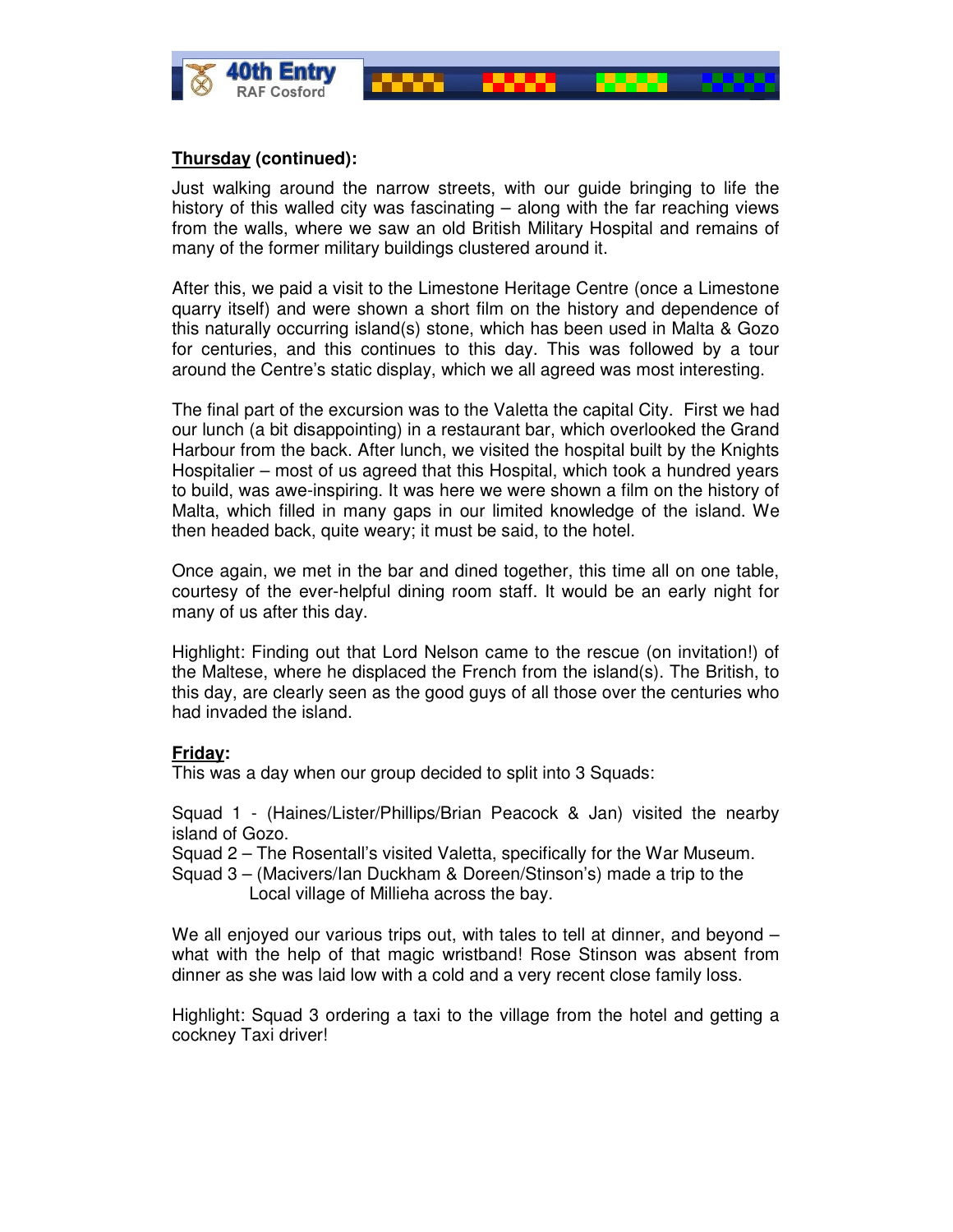



# **Saturday:**

This would be another day where our party split up; this time into 2 Squads:

Squad 1 – (Macivers/Stinsons/Rosentalls/Ian Duckham and sister Doreen) took the guided excursion on offer to Gozo. What a trip, everyone agreed (with a superb 3 course dinner included) this turned out to be - especially the enchanting fishing village of Xlendi, where some of us vowed to return one day. Added to this, the trip through the Inland sea around the Blue Lagoon caves on choppy waters was quite something.

Squad 2 – (Haines/Lister/Phillips) made their way on a local bus to Valletta. They particularly wanted to visit the RAFA Club, which they found now closed and then ended up in the British Legion Club, being made most welcome and even given some free snacks. Along with this, Des Haines and Vernon Phillips wished to visit the ancient Masonic Lodge and after locating it the whole group were kindly given a grand tour of this important building.

Once again, after dinner, we utilised the wristbands at the bar!

## **Sunday:**

All of us decided this would be a chill day, after all, we had all been out and about for a few days running and sitting/talking/drinking around the hotel suited us this day – although Des Haines went for his usual marathon walk.

# **Monday:**

All of us, apart from Vernon and Pat Phillips, had signed up for a free trip (The Three Cities), which included a sales pitch involving a new concept in mattresses and associated bedding. Carol Haines, at the demonstration of what was on offer, volunteered to be the sleeper on the mattress. It seems one couple on our coach signed up for one of the mattresses, perhaps down to Carol rather than the salesman!

The trip was spoiled somewhat, some of us said, by the quality of the guide. During this tour we visited the Church of Miracles, where a vision had once appeared and Popes have visited since. We did make stop at a delightful café in Kalkara where a young girl, Katrina, was a delight whilst serving at the tables. I believe she did well for tips from our generous group.

The Macivers/Stinsons made use of some free time to visit the Malta Maritime Museum, although the time allotted did not allow us to spend the time needed at this interesting Museum where the Royal Navy is heavily represented. Incidentally, we found out later that the Museum is housed in what was the former Royal Navy Hospital.

On our return to the hotel, at the hotel's farewell briefing, we found out that Vernon Phillips was laid low and confined to his bed; sadly this would where he would remain until the last day.